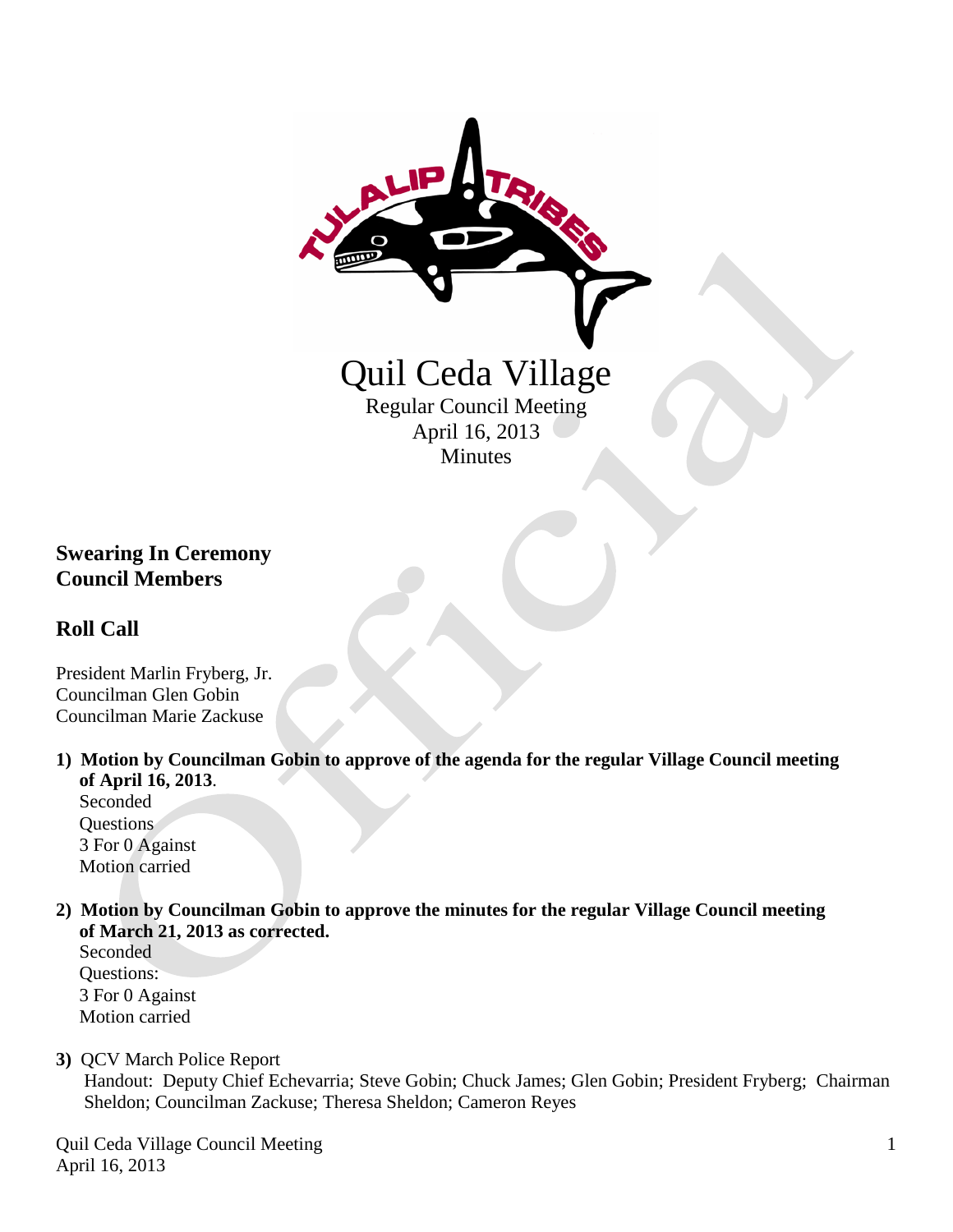Quil Ceda Substation is a much needed idea and a budget will be developed. What type of substation, officers only or public access? Visitors should be allowed and an inviting store front is important. The substation is needed because of activity within the Village. The Village needs to limit exposure to criminal activity. How do substations work? Where are most of the calls being made? Walmart established a new policy for loss prevention which has created an increase in the officer's time for calls. It takes time to hold and detain an offender. The officer presents will help to minimize illegal activity. Staff has been meeting to develop a plan to bring to the Council. In 2005 a dedicated police force came to QCV with 5 officers. Growth continues to occur stretching the resources for the department. Staff will work with TPD on the budget. Is the retail center the right place? Where will the funds come from to do this? Is the right ingress and egress available within the retail center?

Off the record

 Homelessness is increasing. There is an increase in activity in the area the Tribe cleaned up last year. Patrols were increased. The Tribe and Marysville City staff has held discussions on uses for the vacant land to provide exposure and limit criminal and/or homeless activity. If this property were private and not owned by the Tribe what would the response to the activity be? The private landowner has to ask to have people removed as trespassers.

 Summer concert series and other events will begin soon. The department will be working with local businesses to keep the public safe. The department is working with Tribal Gaming.

Council would like a report based on location.

## **Finance**

**4)** March 31, 2013 Budget Report

 Discussion: Amanda Gaffney; Steve Gobin; Nina Reece; Carrie Fryberg; Glen Gobin; Chuck James; Theresa Sheldon;

 The Village general fund expenses are where it should be and the income is always a little behind due to the time it is reported and submitted. Staff will begin providing a report that is more based on real time statistics. Customer Service training needs to be reviewed. One station is doing really well and the other needs a little improvement. New employees have been hired. The stores are working on bringing in new products. Products that are not moving are being cleared out to make room for the products that are. Stores have done price comparisons.

# **Health & Safety**

**5)** Safety 1<sup>st</sup> Quarter Report

Discussion: Melissa Cavendar;

Only one medical incident has happened in the last three months. The employee did not have time loss and appropriate safety training was given to prevent future issues. Training is ongoing as well as updated policies and emergency planning. Attendance is generally about 7-11 out of 14. The attendance is good and staff is cooperative. Statistics show the program is working. Safety in the Village is a priority.

## **Environmental Health**

**6)** Food Inspection 1<sup>st</sup> Quarter Report Discussion: Nina Reece

Quil Ceda Village Council Meeting April 16, 2013